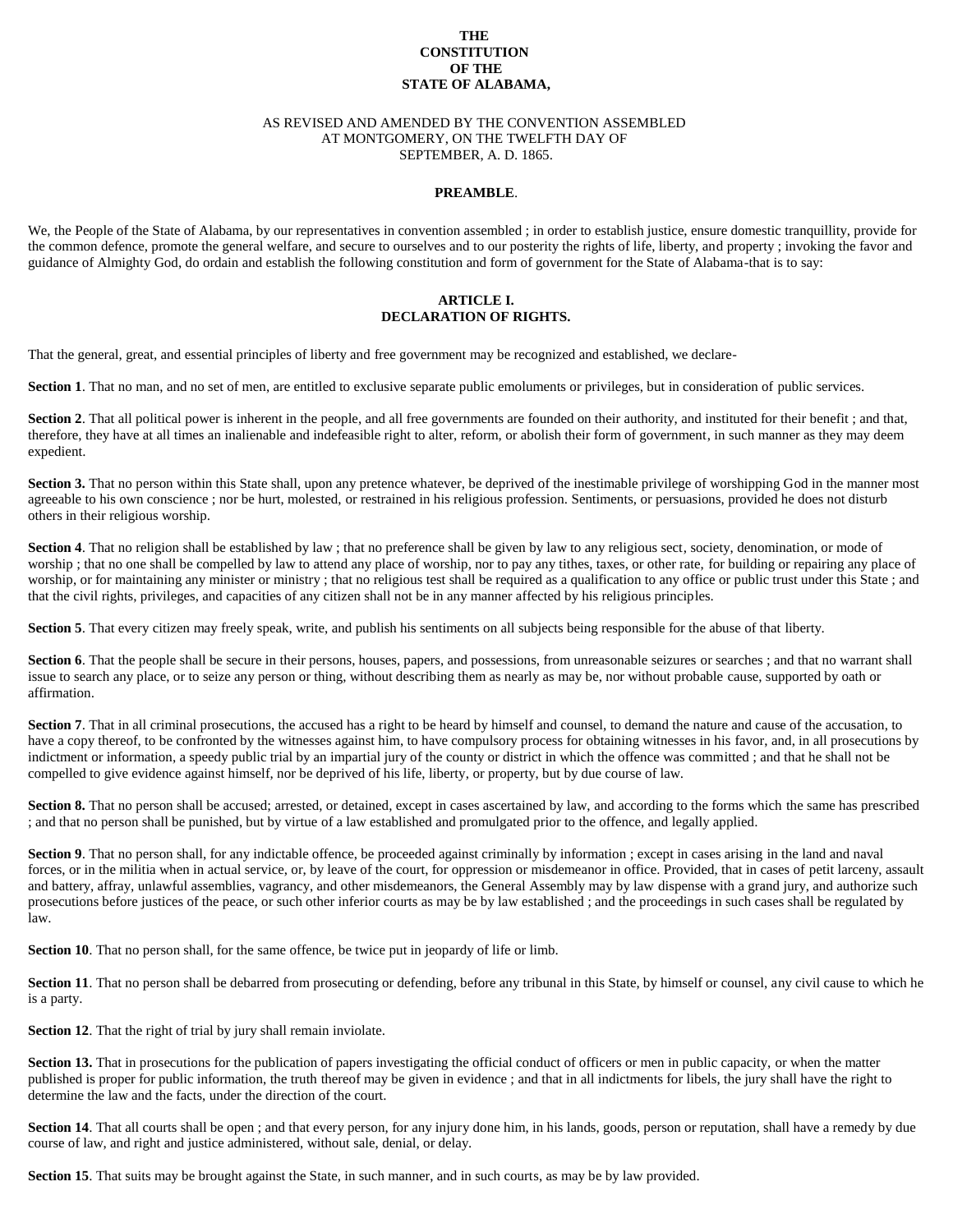**Section 16**. That excessive fines shall not be imposed, nor cruel punishments be inflicted.

Section 17. That all persons shall, before conviction, be bailable by sufficient sureties, except for capital offences, when the proof is evident, or the presumption great ; and that excessive bail shall no , in any case, be required.

Section 18. That the privilege of the writ of habeas corpus shall not be suspended, unless when, in cases of rebellion or invasion, the public safety may require it.

**Section 19**. That treason against the state shall consist only in levying war against it, or adhering to its enemies, giving them aid and comfort; and that no person shall be convicted of treason, unless on the testimony of two witnesses to the same overt act, or his own confession in open court.

Section 20. That no person shall be attainted of treason by the General Assembly; and that no conviction shall work corruption of blood, or forfeiture of estate.

Section 21. That the estates of suicides shall descend, or vest, as in cases of natural death; and that, if any person shall be killed by casualty, there shall be no forfeiture by reason thereof.

**Section 22.** That the person of a debtor, when there is not a strong presumption of fraud, shall not be detained in prison, after delivering up his estate, for the benefit of his creditors, in such manner as shall be prescribed by law.

**Section 23**. That no power of suspending laws shall be exercised, except by the General Assembly, or by its authority.

**Section 24**. That no ex-post-facto law impairing the obligation of contracts, shall be made.

Section 25. That private property shall not be taken or applied for public use, unless just compensation be made therefore ; nor shall private property be taken for private use, or for the use of corporations other than municipal, without the consent of the owner. Provided, however, that laws may be made securing to persons or corporations the right of way over the lands of other persons or corporations, and, for works of internal improvement, the right to establish depots, stations, and turn-outs ; but just compensation shall, in such cases, be first made to the owner.

Section 26. That the citizens have a right, in a peaceable manner, to assemble together for their common good, and to apply to those invested with the powers of government for redress of grievances, or other proper purposes, by petition, address, or remonstrance.

**Section 27**. That every citizen has a right to bear arms in defence of himself and the State.

**Section 28**. That no person, who conscientiously scruples to bear arms, shall be compelled to do so but may pay an equivalent for personal service.

Section 29. That no standing army shall be kept up, without the consent of the General Assembly; and in that case, no appropriation for its support shall be for a longer term than one year ; and that the military shall, in all cases, and at all times, be in strict subordination to the civil power.

Section 30. That no soldier shall, in time of peace, be quartered in any house, without the consent of the owner; nor in time of war, but in a manner to be prescribed by law.

Section 31. That no title of nobility, or hereditary distinction, privilege, honor, or emolument, shall ever be granted or conferred in this State; and that no office shall be created, the appointment of which shall be for a longer term than during good behavior.

**Section 32**. That emigration from this State shall not be prohibited, and that no citizen shall be exiled.

**Section 33**. That temporary absence from the State shall not cause a forfeiture of residence once obtained.

**Section 34**. That hereafter there shall be in this State neither slavery, nor involuntary servitude, otherwise than for the punishment of crime, whereof the party shall have been duly convicted.

**Section 35**. That the right of suffrage shall be protected by laws regulating elections, and prohibiting, under adequate penalties, all undue influence from power, briber, tumult, or other improper conduct.

Section 36. This enumeration of certain rights shall not be construed to deny or disparage others retained by the people; and to guard against any encroachment on the rights hereby retained, or any transgression of any of the high powers by this constitution delegated, we declare, that everything in this article is excepted out of the general powers of government, and shall forever remain inviolate, and that all contrary thereto, or to the following provisions, shall be void.

### **ARTICLE II. STATE BOUNDARIES AND COUNTIES.**

Section 1. The boundaries of this State are established and declared to be as follows that is to say : Beginning at the point where the thirty-first degree of north latitude crosses the Perdido river ; thence east, to the western boundary line of the State of Georgia ; thence along said line to the southern boundary line of the State of Tennessee ; thence west, along the southern boundary line of the State of Tennessee, crossing the Tennessee river, and on to the second intersection of said river by said line ; thence up said river to the mouth of Big Bear creek ; thence by a direct line, to the north-west corner of Washington county in this State, as originally formed ; thence southerly, along the line of the State of Mississippi, to the Gulf of Mexico ; thence eastwardly, including all islands within six leagues of the shore, to the Perdido river ; and thence up the said river, to the beginning.

Section 2. The General Assembly may, by a vote of two thirds of both branches thereof, arrange and designate boundaries for the several counties of this State, which boundaries shall not be altered except by a like vote; but no new county shall be hereafter formed of less extent than six hundred square miles, nor shall any existing county be reduced to a less extent than six hundred square miles ; and no new county shall be formed not containing a sufficient number of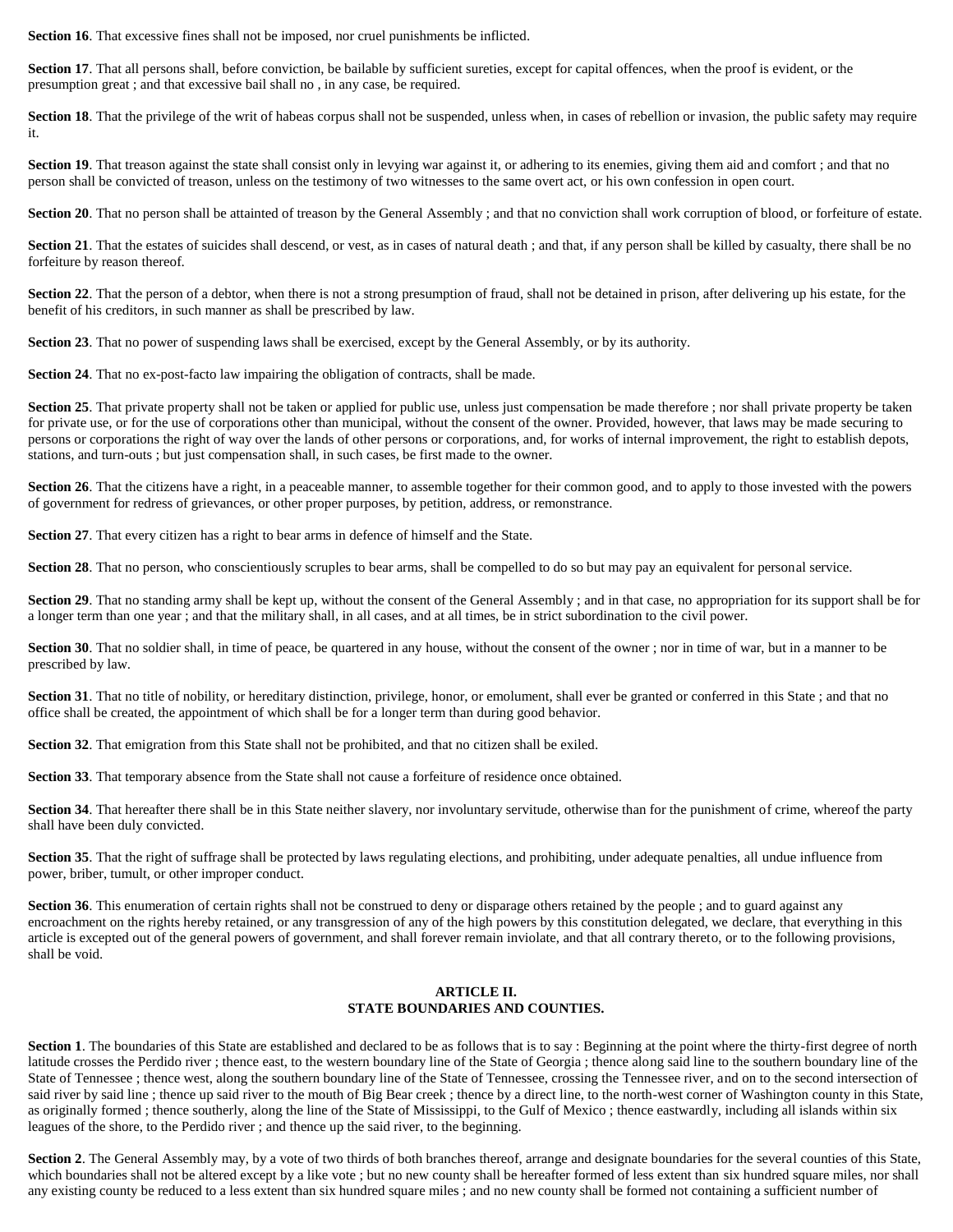inhabitants to entitle it to one representative under the existing ratio of representation, nor unless the counties from which it is taken shall be left with the required number entitling them to separate representation.

# **ARTICLE III. DISTRIBUTION OF POWERS OF GOVERNMENT.**

Section 1. The powers of the government of the State of Alabama shall be divided into three distinct departments, each of which shall be confided to a separate body of magistracy-to wit ; those which are legislative to one, those which are executive to another, and those which are judicial to another.

**Section 2.** No person, or collection of persons, being of one of those departments, shall exercise any power properly belonging to either of the others, except in the instances hereinafter expressly directed or permitted.

# **ARTICLE IV. LEGISLATIVE DEPARTMENT.**

**Section 1**. The legislative power of this State shall be vested in two distinct branches ; the one to be styled the "Senate," and the other the "House of Representatives." And both together the "General Assembly of the State of Alabama."

Section 2. All laws shall be passed by original bill; and their style shall be, "Be it enacted by the Senate and House of Representative of the State of Alabama, in General Assembly convened." Each law shall embrace but one subject, which shall be described in the title ; and no law, nor any section of any law, shall be revised or amended by reference only to its title and number, but the law or section revised or amended shall itself be set forth at full length.

**Section 3**. Members of both houses of the General Assembly shall be chosen by the qualified electors; and the regulations for holding such elections shall, as to time, place, and manner, be the same for each house, and shall be prescribed by law. After the special election to be held on the first Monday in November, 1865, such elections shall, until otherwise directed by law, take place on the first Monday in August.

Section 4. No person who holds any lucrative office under the United States, or under this State, or under any other State or government (except post-masters, officers in the militia, to whose office no annual salary is attached, justices of the peace, members of the court of county commissioners, notaries public, and commissioners of deeds, excepted); no person who has been convicted of having given or offered any bribe to procure his election ; no person who has been convicted of bribery, forgery, perjury, or other high crime or misdemeanor which may be by law declared to disqualify him ; and no person who has been a collector or holder of public moneys and has failed to account for and pay over into the treasury all sums for which he may be by law accountable, shall be eligible to the General Assembly.

Section 5. Representatives shall be chosen for the term of two years; and no person shall be a representative, who is not a white man, twenty-one years of age, a citizen of the United States and who has not been an inhabitant of this State for the two years next preceding the election, and for the last year thereof a resident of the county for which he is chosen.

Section 6. The house of representatives shall consist of not more than one hundred members, who shall be apportioned by the General Assembly among the several counties of the State according to the number of white inhabitants in them respectively; and, to this end, the General Assembly shall cause an enumeration of all the inhabitants of the State to be made in the year one thousand eight hundred and sixty-six, and again in the year one thousand eight hundred and seventy-five, and every ten years thereafter, and shall make an apportionment of the representatives among the several counties at the first regular session after each enumeration ; which apportionment, when made, shall not be subjected to alteration, until after the next census shall have been taken, Provided, that each county shall be entitled to at least one representative. Provided further, that where two or more adjoining counties shall each have a residuum or fraction over and above the ratio then fixed by law, which fractions, when added together, equal or exceed that ratio, in that case, the county having the largest fraction shall be entitled to one additional representative.

Section 7. The whole number of senators shall be not less than one fourth, nor more than one third, of the whole number of representatives; and it shall be the duty of the General Assembly, at its first session after the making of each enumeration, as provided by the last preceding section, to fix by law the number of senators, and to divide the State into as many senatorial districts as there are senators ; which districts shall be as nearly equal to each other as may be in the number of white inhabitant, and each shall be entitled to one senator and no more. Provided, that, in the formation of said districts, no county shall be divided, and no two or more counties, which are separated entirely by a county belonging to another district, shall be joined into one district. And provided further, that the senatorial districts, when formed, shall not be changed until after the next census shall have been taken.

Section 8. No person shall be a senator, who is not a white man, at least twenty-seven years of age, a citizen of the United States, and who has not been an inhabitant of this State for two years next preceding the election, and for the last year thereof a resident in the district for which he is chosen.

Section 9. Senators shall be chosen for the term of four years; yet, at the first general election after each new apportionment, elections shall be held anew in all the senatorial districts ; and the senators elected, when convened at the next ensuing session of the General Assembly, shall be divided by lot into two classes, as nearly equal to each other as may be ; the seats of the senators of the first class shall be vacated at the expiration of two years, and those of the second class at the expiration of four years from the day of election, so that (except as above provided) one half of the senators may be chosen biennially.

Section 10. The General Assembly shall meet annually, on such day as may be by law prescribed; and shall not remain in session longer than thirty days, unless by a vote of two thirds of each house.

Section 11. At the first regular or called session after each general election for representatives, the senate shall choose a president and its other officers, and the house of representatives shall choose a speaker and its other officers ; and the officers so chosen shall be entitled to hold their respective offices until the next general election for representatives. Each house shall judge of the qualifications, elections, and returns of its own members ; but a contested election shall be determined in such manner as may be by law provided.

**Section 12.** A majority of each house shall constitute a quorum to do business; but a smaller number may adjourn from day to day, and may compel the attendance of absent members, in such manner, and under such penalties, as each house may provide.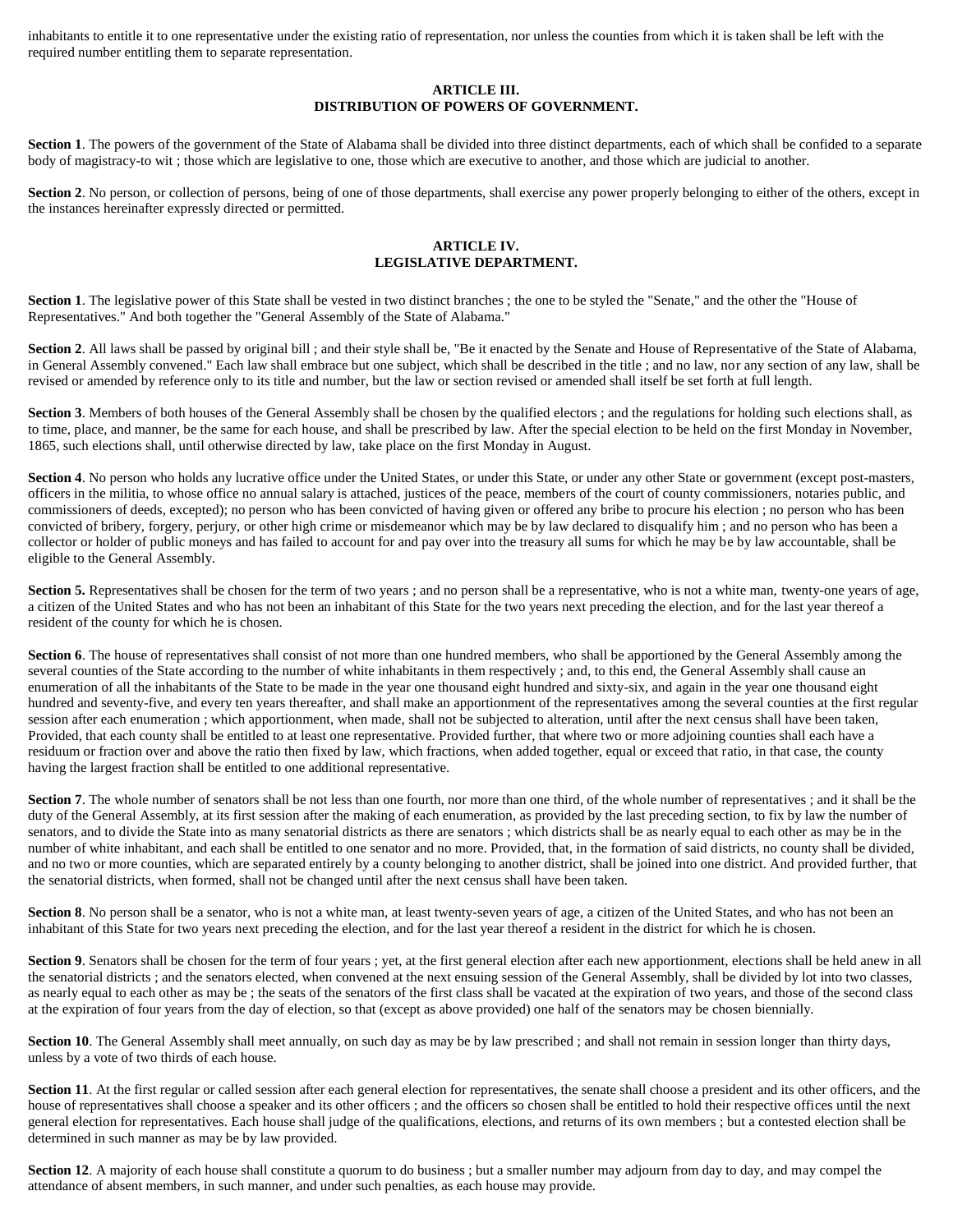Section 13. Each house may determine the rules of its own proceedings, punish members for disorderly behavior, and, with the consent of two thirds, expel a member, but not a second time for the same offence ; and shall have all other powers necessary for a branch of the legislature of a free and independent state.

Section 14. Each house may, during the session, punish by imprisonment any person, not a member, for disrespectful or disorderly behavior in its presence, or for obstructing any of its proceedings. Provided, that such imprisonment shall not, at any one time, exceed forty-eight hours.

Section 15. Each house shall keep a journal of its own proceedings, and cause the same to be published immediately after its adjournment, excepting such parts as, in its judgement, may require secrecy ; and the yeas and nays of the members of either house, on any question, shall, at the desire of any two members present, be entered on the journals. Any member of either house shall have liberty to dissent from, and protest against, any act or resolution which he may think injurious to the public or to an individual, and have the reasons of his dissent entered on the journals.

**Section 16**. The doors of each house shall be open, except on such occasions as, in the opinion of the house, may require secrecy.

**Section 17**. Neither house shall, without the consent of the other, adjourn for more than three days, nor to any other place than that in which they may be sitting.

Section 18. Bills may originate in either house, and be amended, altered, or rejected by the other; but no bill shall have the force of a law, until it be read in each house on three several days, and free discussion thereon be allowed ; unless, in case of urgency, four fifths of the house in which the bill may be depending shall deem it expedient to dispense with this rule ; and every bill, having passed both houses, shall be signed by the speaker and president of the respective houses. Provided, that all bills for raising revenue shall originate in the house of representatives, but may be amended or rejected by the senate as other bills.

**Section 19.** In all elections by the General Assembly, the members shall vote viva voce, and the votes shall be entered on the journals.

**Section 20**. No senator or representative shall, during the term for which he was elected, be elected or appointed to any civil office of profit under this State, except such offices as may be filled by elections by the people.

Section 21. Senators and representatives shall, in all cases except treason, felony, or breach of the peace, be privileged from arrest, during the session of the General Assembly, and in going to and returning from the same, allowing one day or every twenty miles such member may reside from the place at which the General Assembly is convened ; nor shall any member be liable to answer for anything spoken in debate in either house, in any court or place elsewhere.

Section 22. Each member of the General Assembly shall receive from the public treasury such compensation for his services as may be fixed by law; but no increase of compensation shall take effect during the session at which such increase shall have been made.

Section 23. When vacancies happen in either house, the Governor, or the person exercising the powers of Governor for the time being, shall issue writs of election to fill such vacancies.

Section 24. The house of representatives shall have the sole power of preferring impeachments; all impeachments shall be tried by the senate; the senators, when sitting for that purpose, shall be on oath or affirmation; and no person shall be convicted under an impeachment, without the concurrence of two thirds of the senators present.

**Section 25**. It shall be the duty of the General Assembly to pass such laws as may be necessary and proper to decide differences by arbitrators, to be appointed by the parties, who may choose that summary mode of adjustment.

Section 26. It shall be the duty of the General Assembly, from time to time, as circumstances may require, to frame and adopt a penal code, founded on principles of reformation.

**Section 27**. It shall also be the duty of the General Assembly, within five years after the adoption of this constitution, and within every subsequent period of ten years, to make provision by law for the revision, digesting, and promulgation of all the public statutes of this State, both civil and criminal.

**Section 28**. The General Assembly shall have power to pass such penal laws as they may deem expedient to suppress the evil practice of duelling, extending to disqualification to hold office.

Section 29. It shall be the duty of the General Assembly to regulate by law the cases in which deductions shall be made from the salaries of public officers, for neglect of duty in their official capacities, and the amount of such deductions.

Section 30. Divorces from the bonds of matrimony shall not be granted, but in the cases by law provided for, and by suit in chancery; but decrees in chancery for divorce shall be final, unless appealed from, in the manner prescribed by law, within three months from the date of the enrollment thereof.

Section 31. It shall be the duty of the General Assembly, at its next session, and from time to time thereafter as it may deem proper, to enact laws prohibiting the intermarriage of white persons with negroes, or with persons of mixed blood, declaring such marriages null and void ab initio, and making the parties to any such marriage subject to criminal prosecutions, with such penalties as may be by law prescribed.

**Section 32**. The General Assembly shall make provision by law for obtaining correct knowledge of the several objects proper for improvement in relation to the roads and navigable waters in this State, and for making a systematic and economical application of the means appropriated to those objects.

Section 33. The General Assembly shall, from time to time, enact necessary and proper laws for the encouragement of schools and the means of education; shall take proper measures to preserve from waste or damage such lands as have been or may be granted by the United States for the use of schools in each township in this State, and apply the funds which may be raised from such lands in strict conformity with the object of such grant ; shall take like measures for the improvement of such lands as have been or may hereafter be granted by the United States to this State for the support of a seminary of learning ; and the money which may be raised from such lands, by rent, lease, or sale, or from any other quarter, for the purpose aforesaid, shall be and forever remain a fund for the exclusive support of a State university for the promotion of the arts, literature, and the sciences ; and it shall be the duty of the General Assembly to provide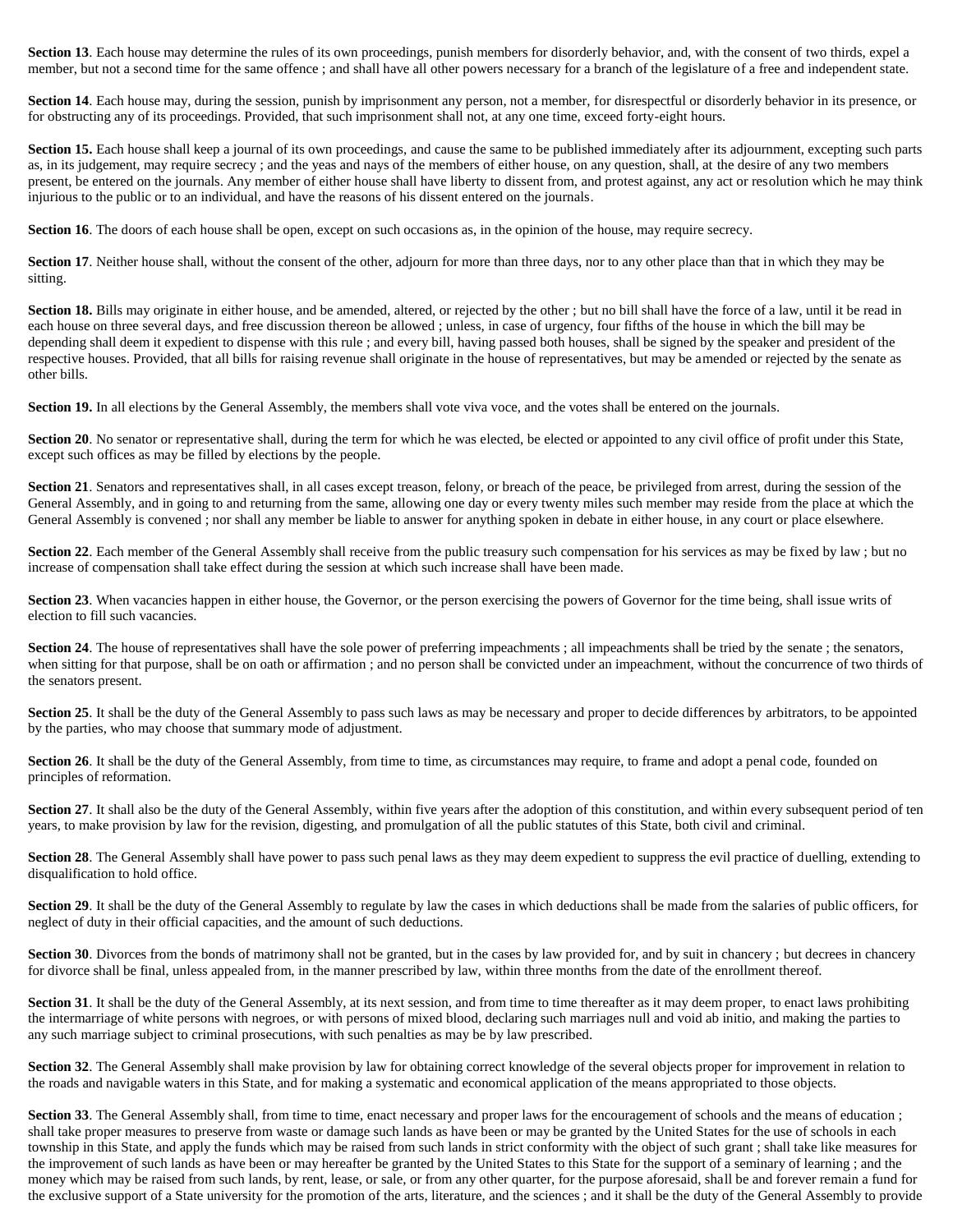by law effectual means for the improvement and permanent security of the funds of such institution.

Section 34. Not more than one bank shall be established nor more than one bank charter be renewed, at any one session of the General Assembly; nor shall any bank be established, nor any bank charter be renewed, without the concurrence of two thirds of each house of the General Assembly, and in conformity with the following rules-that is to say :

Rule 1. The stockholders shall be respectively liable for the debts of the bank in proportion to the amount of their stock.

Rule 2. The remedy for the collection of debts shall be reciprocal for and against the bank.

Rule 3. No bank shall commence operations, until one half of the capital stock subscribed for be actually paid in gold and silver ; which amount shall, in no case, be less than one hundred thousand dollars.

Rule 4. If any bank shall neglect or refuse to pay, on demand, any bill, note, or obligation issued by the corporation, according to the promise therein expressed, the holder of such bill, note or obligation, shall be entitled to receive and recover interest thereon until paid, or until specie payments are resumed by the bank, at the rate of twelve per centum per annum from the date of such demand ; unless the General Assembly shall, by a vote of two thirds of each house thereof , sanction such suspension of specie payments.

Rule 5. Whenever any bank suspends specie payments, its charter is thereby forfeited ; unless such suspension shall be sanctioned and legalized, at the next session of the General Assembly, by a vote of two thirds of each house thereof.

Section 35. The General Assembly shall provide by law for organizing and disciplining the militia of this State, in such manner as they may deem expedient, not incompatible with the constitution and laws of the United States ; shall fix the rank of all staff officers, and prescribe the manner in which all officers shall be appointed or elected. Provided, that no other officers than adjutant-generals and quartermaster-generals shall be appointed by the General Assembly. And provided further, that major-generals shall appoint their aids and all division and staff officers, brigadier-generals shall appoint their aids and all other brigade staff officers, and colonels shall appoint their regimental staff officers.

Section 36. It shall be the duty of the General Assembly, at its next session, and from time to time thereafter, to enact such laws as will protect the freedmen of this State in the full enjoyment of all their rights of person and property , and guard them and the State against any evils that may arise from their sudden emancipation.

Section 37. No money shall be drawn from the treasury, but in pursuance of an appropriation made by law; and a regular statement and account of the receipts and expenditures of all public moneys shall be published annually, in such manner as may be by law directed.

**Section 38**. No special law shall be enacted for the benefit of individuals or corporations, in cases which are provided for by a general law, or where the relief sought can be given by any court of this State.

**Section 39**. All lands liable to taxation in this State, shall be taxed in proportion to their value.

**Section 40**. No power to levy taxes shall be delegated to individuals or private corporations.

**Section 41**. The General Assembly shall not borrow or raise money on the credit of the State (except for purposes of military defense against actual or threatened invasion, rebellion, or insurrection), without the concurrence of two thirds of the members of each house ; nor shall the debts or liabilities of any corporation, person, or persons, or other State, be guarantied, nor any money, credit, or other thing, be loaned or given away, except by a like concurrence of each house ; and the votes shall in each case, be taken by yeas and nays, and be entered on the journals.

**Section 42.** In the event of the annexation of any foreign territory to this State, the General Assembly shall enact laws, extending to the inhabitants of the acquired territory all the rights and privileges which may be required by the terms of the acquisition ; anything in this constitution to the contrary notwithstanding.

### **ARTICLE V. EXECUTIVE DEPARTMENT**

**Section 1**. The supreme executive power of this state shall be vested in a chief magistrate, who shall be styled the Governor of the State of Alabama.

Section 2. The Governor shall be elected by the qualified electors, at the time and places at which they shall respectively vote for representatives.

Section 3. The returns of every election for Governor shall be sealed up, and transmitted to the seat of government, directed to the speaker of the house of representatives, who shall, during the first week of the session, open and publish them in the presence of both houses of the General Assembly. The person having the highest number of votes, shall be Governor; but, if two or more shall be equal and highest in votes, one of them shall be chosen Governor by the joint vote of both houses. Contested elections for Governor shall be determined by both houses of the General Assembly, in such manner as shall be prescribed by law.

Section 4. The Governor shall hold his office for the term of two years from the time of his installation, and until his successor shall be qualified, but shall not be eligible for more than four years in any term of six years ; he shall be at least thirty years of age, a native citizen of the United States , and shall have resided in this State at least four years next preceding the day of his election.

Section 5. He shall, at stated times, receive a compensation for his services, which shall not be either increased or diminished during the term for which he shall have been elected.

**Section 6**. He shall always reside, during the session of the General Assembly, at the place where their session may be held, and at other times wherever, in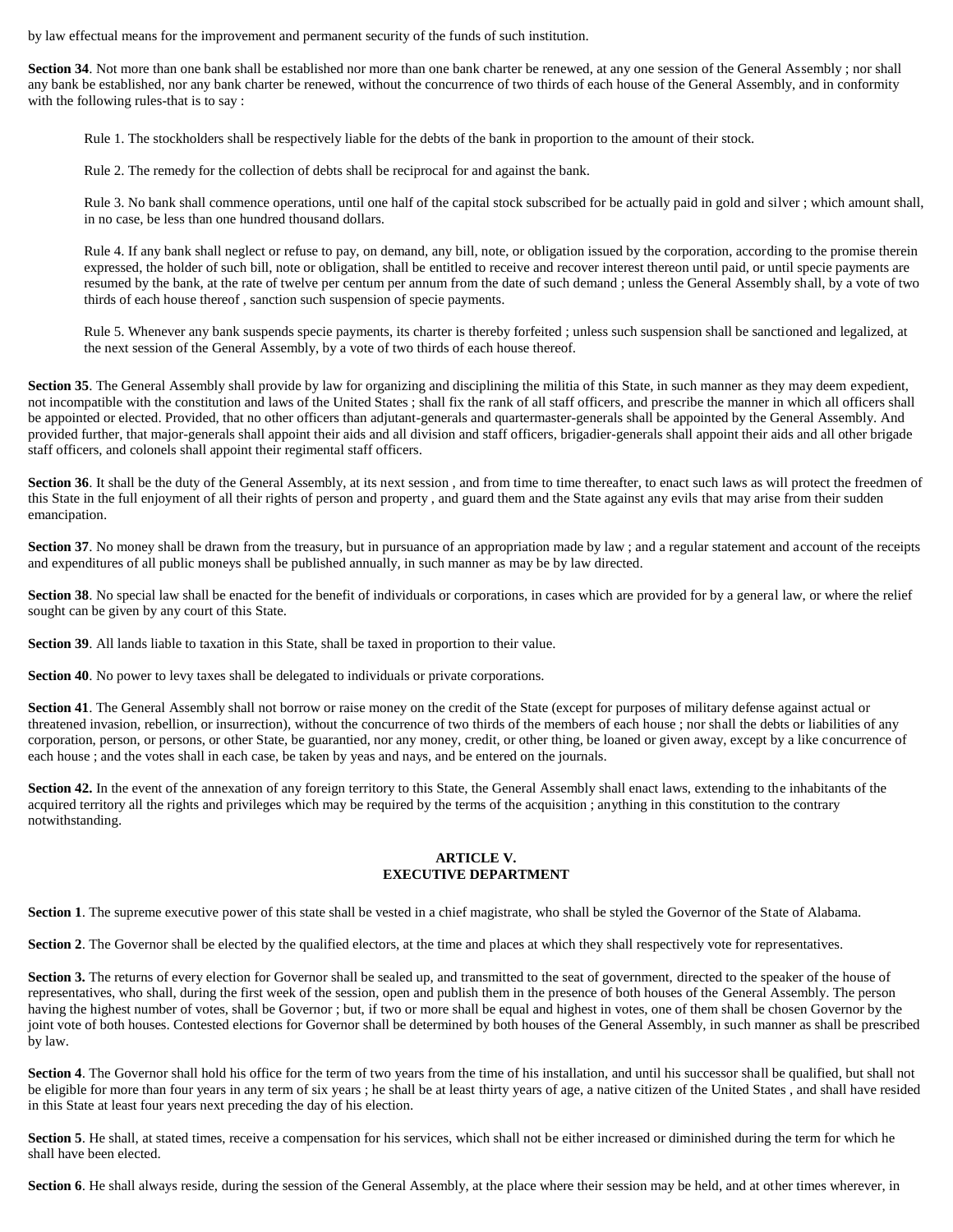their opinion, the public good may require.

Section 7. He shall be commander in chief of the army and navy of this State, and of the militia thereof, except when they shall be called into the service of the United States ; and when acting in the service of the United States, the General Assembly shall fix his rank.

Section 8. He shall have power to call forth the militia to execute the laws of the State, to suppress insurrections, and to repel invasions; and shall appoint his aids-de-camp.

Section 9. He may require from the secretary of State, the comptroller of public accounts, and the State treasurer, information in writing on any subject relating to the duties of their respective offices.

**Section 10.** He may, by proclamation, on extraordinary occasions, convene the General Assembly at the seat of government, or at a different place, if, since their last adjournment, that shall have become dangerous, from an enemy, or from contagious disorders ; and in case of disagreement between the two houses, with respect to the time of adjournment, he may adjourn them to such time as he may think proper, not beyond the day of the next annual meeting of the General Assembly.

**Section 11**. He shall, from time to time, give to the general Assembly information of the state of the government, and recommend to their consideration such measures as he may deem expedient.

**Section 12**. He shall take care that the laws are faithfully executed.

Section 13. In all criminal and penal cases, except those of treason and impeachment, he shall have power to grant reprieves and pardons, and to remit fines and forfeitures, under such rules and regulations as may be prescribed by law ; and in cases of treason, he shall have power, by and with the advice and consent of the senate, to grant reprieves and pardons, and, in the recess of the senate, he may respite the sentence until the end of the next session of the General Assembly.

Section 14. There shall be a great seal of the State, which shall be kept and used by the Governor officially; and the seal now in use shall continue to be the great seal of the State, until another shall have been adopted by the General Assembly.

Section 15. Vacancies that may happen in offices, the appointment of which is vested in the General Assembly, shall, during the recess of the General Assembly, be filled by the Governor, by granting commissions, which shall expire at the end of the next session.

Section 16. Every bill, which shall have passed both houses of the General Assembly, shall be presented to the Governor : if he approve, he shall sign it, but if not, he shall return it, with his objections, to the house in which it originated, who shall enter the objections at large upon the journals, and proceed to reconsider it; if, after such reconsideration, a majority of the whole number elected to that house shall agree to pass the bill, it shall be sent, with the objections, to the other house by whom it shall likewise be reconsidered, and, if approved by a majority of the whole number elected to that house, it shall become a law ; but, in such cases, the votes of both houses shall be determined by yeas and nays, and the names of the members voting for or against the bill shall be entered on the journals of each house respectively. If any bill shall not be returned by the Governor, within five days (Sundays excepted) after it shall have been presented to him, the same shall be a law, in like manner as if he had signed it ; unless the General Assembly, by their adjournment, prevent its return, in which case it shall not be a law.

**Section 17.** Every order, resolution, or vote, to which the concurrence of both houses may be necessary, (except on questions of adjournment, and for bringing on elections by the two houses,) shall be presented to the Governor, and, before it shall take effect, be approved by him, or being disapproved, shall be repassed by both houses, according to the rules and limitations prescribed in the case of a bill.

Section 18. No person shall, at one and the same time, hold the office of Governor, and any other office or commission, civil or military, either under this State, the United States, or any other State or government.

**Section 19.** In case of the impeachment of the Governor, his removal from office, death, refusal to qualify, resignation, or absence from the State, the president of the senate shall exercise all the power and authority appertaining to the office of Governor, until the time appointed by the constitution for the election of Governor shall arrive, (unless the General Assembly shall provide by law for the election of a Governor to fill such vacancy,) or until the Governor who is absent or impeached shall return or be acquitted ; and if during such vacancy in the office of Governor, the president of the senate shall be impeached, removed from office, refuse to qualify, die, resign, or be absent from the State, the speaker of the house of representatives shall, in like manner, administer the government.

Section 20. The president of the senate, and the speaker of the house of representatives, shall, during the time they respectively administer the government, receive the same compensation which the Governor would have received, if he had been employed in the duties of his office.

### **ARTICLE VI. JUDICIAL DEPARTMENT**

Section 1. The judicial power of this State shall be vested in one supreme court, circuit courts to be held in each county of the State, and such inferior courts of law and equity, to consist of not more than five members, as the General Assembly may, from time to time, direct, ordain, and establish.

Section 2. Except in cases otherwise directed in this constitution, the supreme court shall have appellate jurisdiction only, which shall be co-extensive with the State, under such restrictions and regulations, not repugnant to this constitution, as may from time to time be prescribed by law. Provided, that said court shall have power to issue writs of injunction, mandamus, quo warranto, habeas corpus, and such other remedial and original writs as may be necessary to give it a general superintendence and control of inferior jurisdictions.

**Section 3**. The supreme court shall be held at the seat of government; but, if that shall have become dangerous, from an enemy or from disease, may adjourn to a different place.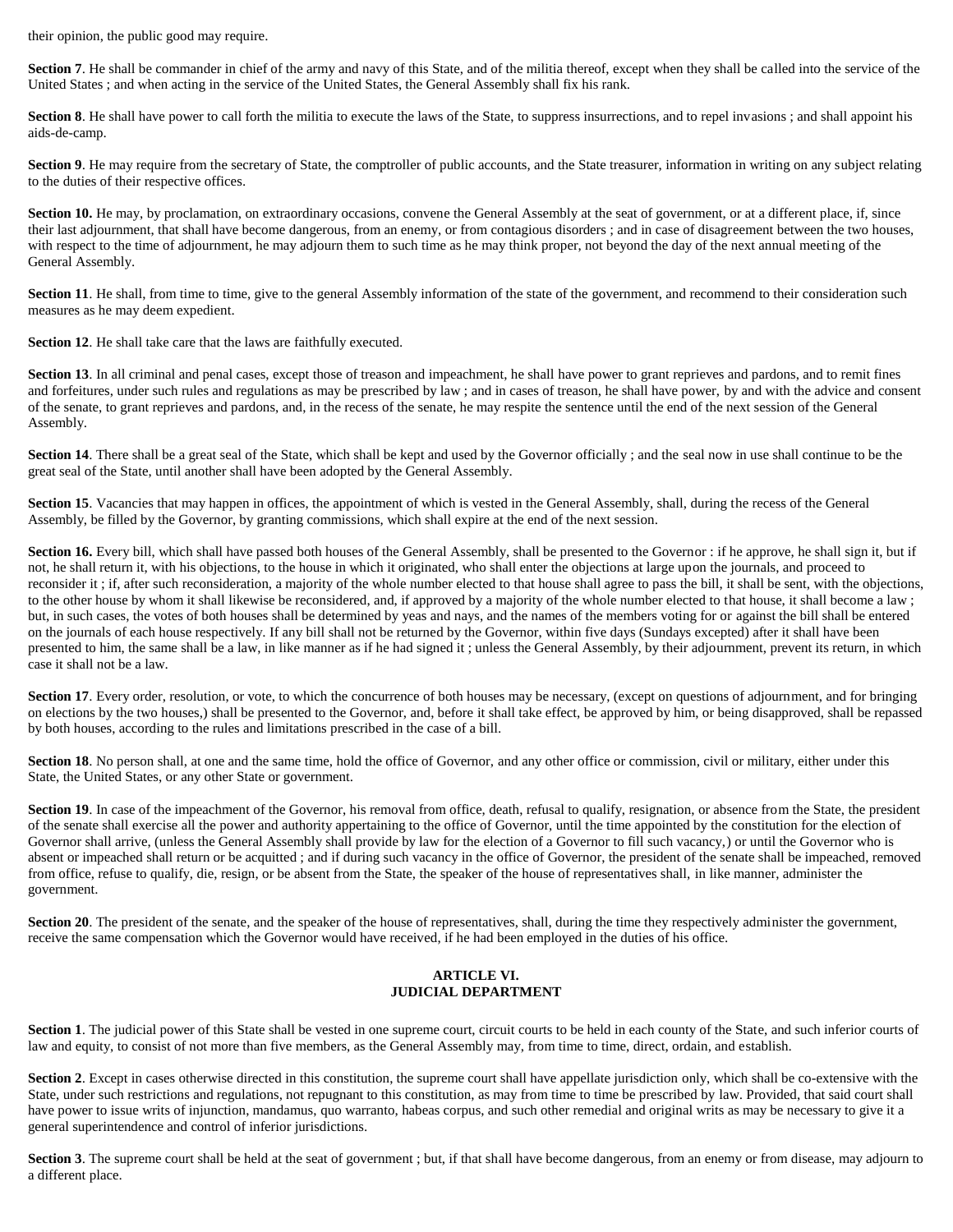Section 4. The State shall be divided into convenient circuits, each of which shall contain not less than three, nor more than six counties; and for each circuit there shall be appointed a judge, who shall, after his appointment, reside in the circuit for which he may be appointed.

Section 5. The circuit court shall have original jurisdiction in all matters, civil and criminal, within this State, not otherwise excepted in this constitution; but in civil cases only where the matter or sum in controversy exceeds fifty dollars.

**Section 6**. A circuit court shall be held in each county in the State, at least twice in every year; and the judges of the several circuits may hold courts for each other when they deem it expedient, and shall do so when directed by law.

**Section 7.** The General Assembly shall have power to establish a court or courts of chancery, with original and appellate equity jurisdiction. Provided, that the judges of the several circuit courts shall have power to issue writs of injunction, returnable into the courts of chancery.

Section 8. The General Assembly shall have power to establish, in each county within this State, a court of probate, for the granting of letters testamentary, and of administration, and for orphans' business.

Section 9. A competent number of justices of the peace shall be appointed in and for each county, in such mode, and for such term of office, as the General Assembly may by law direct ; whose jurisdiction, in civil cases, shall be limited to causes in which the amount in controversy shall not exceed one hundred dollars ; and in all cases tried by a justice of the peace, the right of appeal shall be secured, under such rules and regulations as may be prescribed by law.

Section 10. The judges of the supreme court, circuit courts, and courts of chancery, shall, at stated times, receive for their services a compensation, which shall be fixed by law, and which shall not be diminished during their continuance in office ; but they shall receive no fees or perquisites of office, nor hold any office of profit or trust, under this State, the United States, or any other power.

**Section 11**. Judges of the supreme court, and chancellors, shall be elected by a joint vote of both houses of the General Assembly; judges of the circuit and probate courts, and of such other inferior courts as may be by law established, shall be elected by the qualified electors of the respective counties, cities, or districts, for which such courts may be established. Elections of judges by the people shall be held on the first Monday in May, or such other day as may be by law prescribed, not within a less period than two months of the day fixed by law for the election of Governor, members of the General Assembly, or members of Congress. Vacancies in the office of circuit judge, probate judge, or judge of any other inferior court established by law, shall be filled by the Governor ; and the person appointed by him shall hold office until the next election day by law appointed for the election of judges, and until his successor shall have been elected and qualified.

Section 12. The judges of the several courts of this State shall hold their offices for the term of six years; and the right of any judge to hold his office for the full term hereby prescribed, shall not be affected by any change hereafter made by law in any circuit or district, or in the mode or time of election; but for any willful neglect of duty, or any other reasonable cause, which shall not be a sufficient ground of impeachment, the Governor shall remove any judge, on the address of two thirds of each house of the General Assembly. Provided, that the cause, or causes, for which said removal may be required, shall be stated at length in such address, and entered on the journals of each house. And provided further, that the judge intended to be removed shall be notified of such cause or causes, and shall be admitted to a hearing in his own defence, before any vote for such address ; and in all such cases, the vote shall be taken by yeas and nays, and be entered on the journals of each house respectively.

Section 13. No person who shall have arrived at the age of seventy years, shall be appointed or elected to, or shall continue in, the office of judge in this State.

**Section 14.** The judges of the supreme court shall, by virtue of their offices, be conservators of the peace throughout the State; as also the judges of the circuit courts within their respective circuits, and the judges of the inferior courts within their respective counties.

**Section 15**. Clerks of the circuits courts, and of such inferior courts as may be by law established, shall be elected by the qualified electors in each county, for the term of four years ; and may be removed from office, for such causes, and in such manner as may be by law prescribed. Vacancies in the office of clerk shall be filled by the judge of the court, and the person so appointed shall hold office until the next general election, and until his successor is elected and qualified. Provided, that the General Assembly shall have power to annex the duties of clerk to the office of judge of any inferior court by law established.

Section 16. The style of all process shall be, The State of Alabama ; and all prosecutions shall be carried on in the name, and by the authority of the State of Alabama , and shall conclude, against the peace and dignity of the same.

### **ARTICLE VII STATE AND COUNTY OFFICERS**

Section 1. A secretary of State, a comptroller of public accounts, and a State treasurer, shall be elected by a joint vote of both houses of the General Assembly, each of whom shall continue in office during the term of two years, shall perform all the duties that may be required of him by law, and receive such compensation as may be by law provided.

Section 2. An attorney-general and as many solicitors as there are judicial circuits in the State, shall be elected by a joint vote of both houses of the General Assembly, each of whom shall hold his office for the term of four years, shall perform all the duties that may be required of him by law, and shall receive such compensation for his services as may be by law provided, which shall not be diminished during his continuance in office.

Section 3. A sheriff shall be elected in each county, by the qualified electors thereof, who shall hold his office for the term of three years, unless sooner removed, and shall not be eligible to serve, either as principal or deputy, for any two successive terms. Vacancies in the office of sheriff shall be filled by the Governor, as in other cases ; and the person so appointed shall continue in office until the next general election in the county for sheriff as by law provided.

Section 4. No member of Congress, nor any person who holds any office of profit or trust under the United States, (except postmasters,) or any other State or government ; nor any person who shall have been convicted of having given or offered any bribe to procure his election or appointment; now any person who shall have been convicted of bribery, forgery, perjury, or other high crime or misdemeanor which may be by law declared to disqualify him,--shall be eligible to any office of profit or trust under this State.